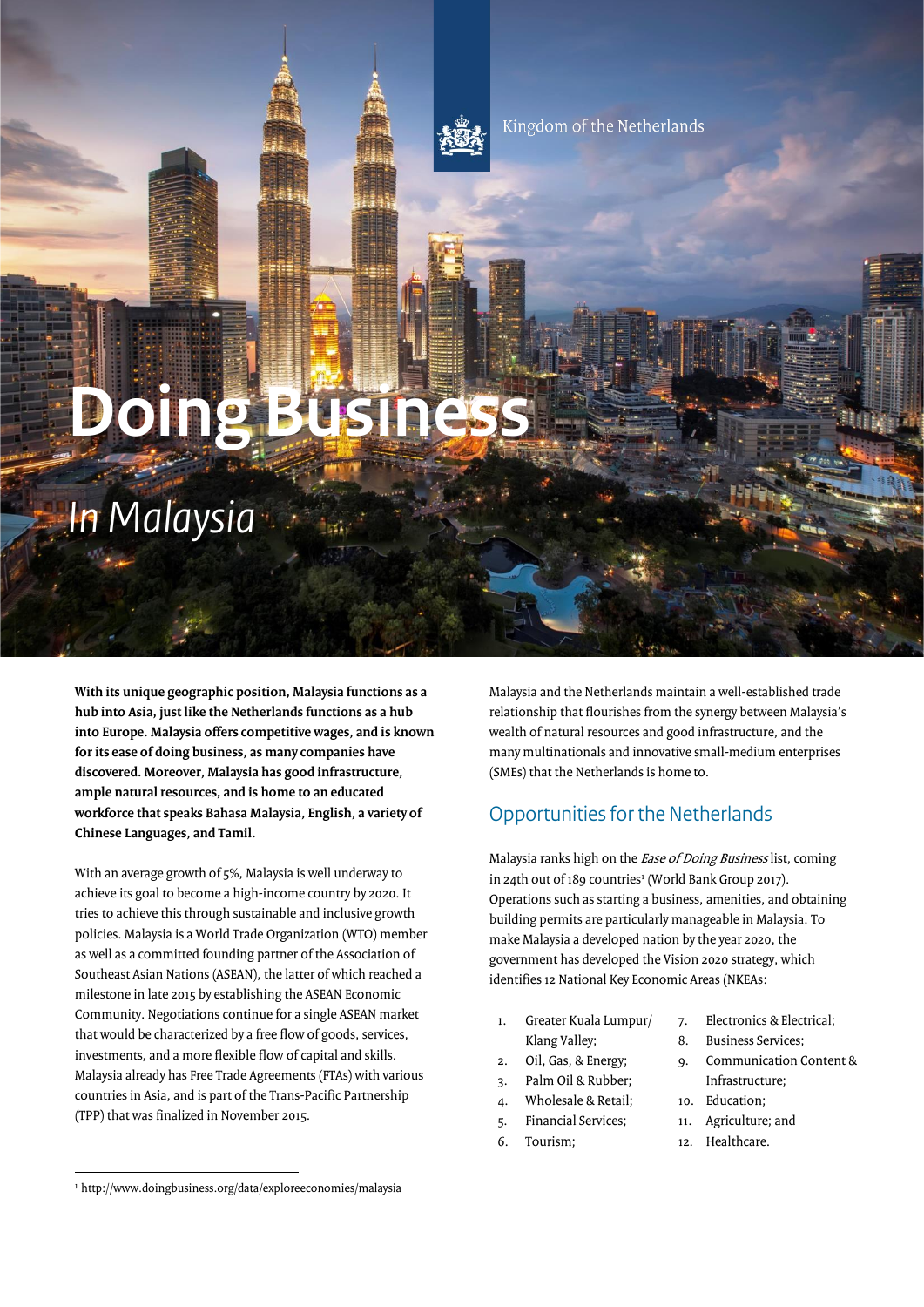$\overline{a}$ Five of these NKEAs, 'Oil, Gas, and Energy', 'Palm Oil and Rubber', 'Agriculture', 'Healthcare', and 'Electronics and Electrical' directly correspond with Dutch top sectors Energy, Bio-based Economy, Agri & Food, Life Sciences & Technology, and High Tech Systems & Materials.

## **Agri-food and horticulture**

I  $\overline{a}$ Agriculture, including forestry and fisheries, accounts for around 9% of Malaysian GDP in 2016. The 2011-2020 agri-food policy addresses the issue of food supply in Malaysia based on the consumer's need for quality, safety, nutrition, functionality, and environmental sustainability. This policy offers business opportunities at all levels of the value chain: from strengthening activities in R&D, innovation and new technology, to increasing the contribution of the agri-food industry, and empowering human capital. As Malaysia has an abundance of diverse crops, it has the ability to improve nutrition and develop health food products. The most dominant agricultural good in Malaysia is palm oil, followed by sawn timber. Annually, significant amounts of these commodities are exported to the Netherlands for further processing. Other agricultural goods that fuel our trade relationship are other vegetable oils, crude rubber, seafood, and vegetables.



 $\overline{a}$ **Poultry** is Malaysia's main products in the **livestock** sub-sector. Malaysia's export of live animals and meat amounted to €285 million in 2016 while imports totaled to €786 million. Following a growing middle class there is an upward trend in the demand for animal protein, including fresh dairy products. Malaysia is self-sufficient in poultry and eggs, but a large percentage of the domestic beef and mutton consumption is imported. The fastest growing sub-sector in **fisheries** is **aquaculture**, with an estimated annual production of 300,000 metric tonnes. Malaysia's total import of fish and other seafood amounted to €772 million, while export totaled €566 million. Most of the local produce within the **vegetables and fruits** subsector consists of fresh vegetables and fruits such as

watermelon, jackfruits, and pineapples. In 2016, exports of vegetables and fruits amounted to €540 million while imports of vegetables and fruits amounted to €1.8 billion. The Malaysian government aspires to become a country that net exports fresh produce.

 $\ddot{\phantom{0}}$  $\ddot{\phantom{a}}$  $\ddot{\phantom{0}}$  $\ddot{\phantom{0}}$  $\ddot{\phantom{0}}$ Business opportunities in agri-food arise for packaging and grading systems, pest control, and production yield technology. An important remark to consider before entering the Malaysian market is the requirement of halal certification. In order to enter the market, all processed foods must be halal certified. **Horticulture** is mostly found in the highlands of Malaysia. Malaysia exports 500 million stems of chrysanthemum cut flowers to Japan and Australia annually. Thailand, Singapore, Hong Kong, and the local market account for another estimated 300 million stems of yearly trade. Vegetables that are grown in the highlands are distributed year round. There is a need for tastier varieties to replace traditional ones. The horticulture sector provides business opportunities for companies that specialize in crop yield improvement; in greenhouse technologies such as better plastic, shading, and insect nettings; or in drainage and soil conditions improvement technology.

## **Energy**

 $\ddot{\phantom{a}}$ As energy constitutes about 20% of Malaysia's GDP, it is an important factor. For the energysector, Malaysia focusses on four key factors: sustaining oil and gas production, enhancing downstream growth, making Malaysia the number one Asian hub for oil field services, and building a sustainable energy platform for growth. The Malaysian government aims to diversify the energy industry in order to become more efficient and resilient, and to be able to support Malaysia's rapid growth against a backdrop of depleting energy resources and volatile energy prices.

## **Oil and Gas**

 $\ddot{\phantom{0}}$  $\ddot{\phantom{a}}$  $\ddot{\phantom{0}}$ Petroleum resources account for 20% of Malaysia's revenue. Malaysia provides nearly 2% of the world's natural gas and around 13% of global LNG volumes. Following an increase in oil consumption, the Malaysian government is investing heavily in Enhanced Oil Recovery services and production from deepwater and unconventional resources. Petronas, the national oil company, holds exclusive ownership rights to all oil and natural gas exploration and production projects in Malaysia, and is responsible for managing all licensing procedures. Petronas aims to increase natural gas output to meet growing domestic demand, and to set up an integrated refinery and petrochemical plant (RAPID). This program should support Malaysia in its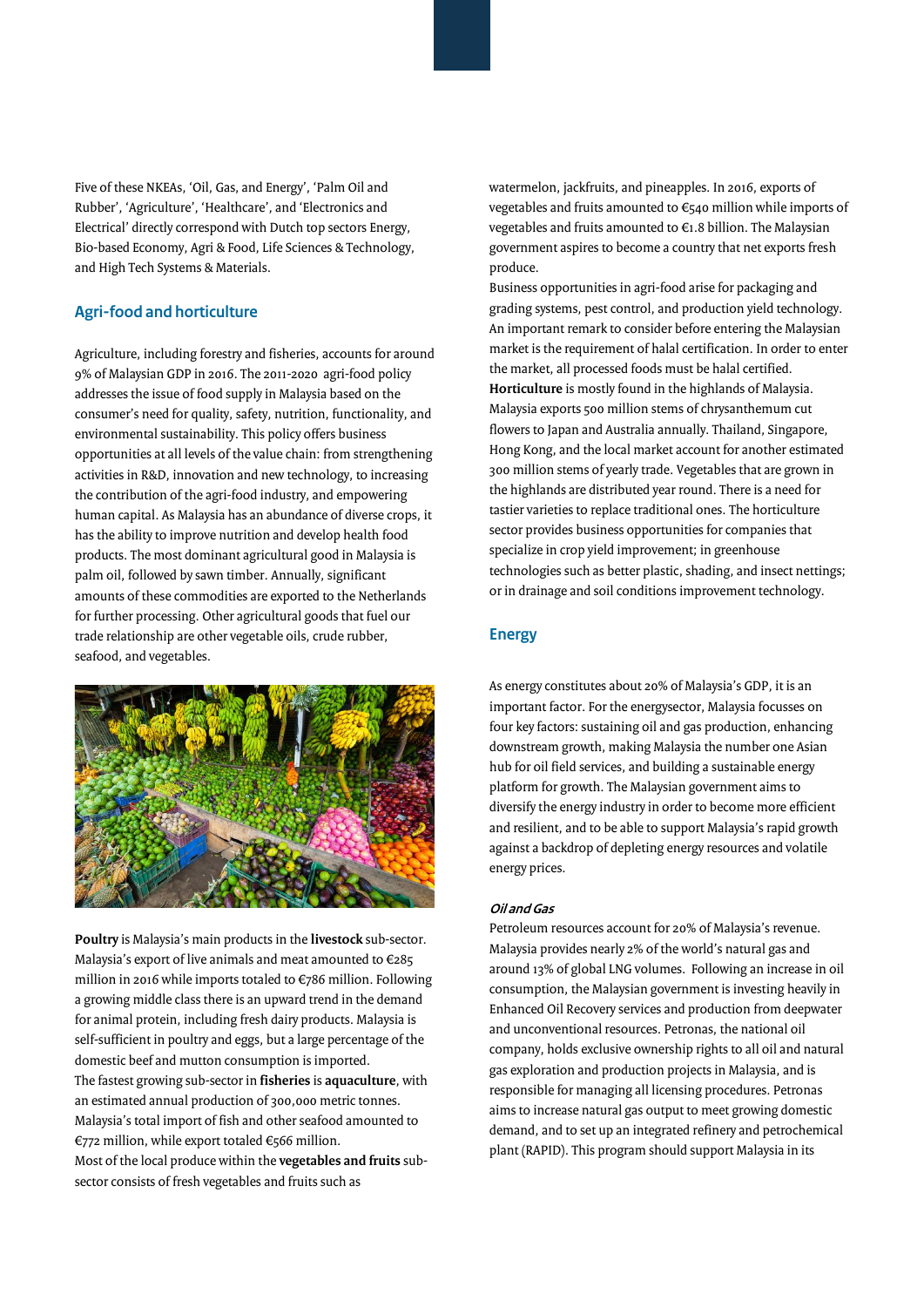efforts to emerge as a well-positioned regional hub for the oilfield services sector in Asia.

In addition, several other initiatives have been rolled out to attract more oilfield services companies to the country. With favorable government policies, good infrastructure and an ideal location without space constraints, Malaysia is on its way to become the gateway to Asia for the oilfield services sector.

#### **Sustainable Energy**

The 11th Malaysia Plan introduced the National Green Technology Policy. This policy focuses on four specific areas: Energy, Building, Water & Waste Management, and Transportation. The focus on green technology brings new business opportunities for production of local green technology and R&D as well as for green technology innovation. The government has introduced several tax incentives for companies that are investing in green technologies. MIDA, the government authority for investment, can be contacted for more information on such tax incentives.

#### **Biofuels, Biomass and Palm Oil**

 $\overline{a}$ ĺ  $\overline{a}$ The Malaysian palm oil industry generates large quantities of biomass, which cause environmental problems such as air- and water pollution, but which also provide opportunities. By making use of the right technologies, palm oil residues can be converted into bioenergy, or other byproducts. As empty fruit bunches (EFB) are not suitable for the production of food, they can be used to produce bio-ethanol, or oil, char, and gas by using chemical or thermo-chemical conversion processes. This would open new markets for Malaysia in countries that are willing to pay a premium for products with less greenhouse gas emissions. Recently, a number of Dutch companies have formed a consortium to jointly enter this market. Interested parties can contact the Embassy for more information.

## **Water**

Global warming caused extreme climate variability, which leads to sea levels rising, and to flood and drought extremities throughout the country. Climate change has an effect on Malaysia's water resources, and it deteriorates water supply, water quality, agricultural production, and ecosystems including biodiversity.

Malaysia wants to invest more in efficient water use and conservation systems, as floods and severe droughts affect many people annually. Although there are still challenges to be overcome, Malaysia's government is starting to focus on proactively taking measures for water management. The goals of these measures are for water supply to become more stable

.<br>.  $\ddot{\phantom{0}}$ during drought seasons, and for infrastructure to effectively prevent flooding during wet seasons. The National Water Resources Policy sets out a plan to achieve this. Encouraging people to save and conserve water requires high capital outlay and manpower, in combination with possible additional changes on water tariffs and combatting non-revenue water. This creates business opportunities for Dutch companies with expertise in either water resources information systems or water management infrastructures.



## **Transport and logistics**

 $\overline{a}$  $\ddot{\phantom{0}}$ The transport equipment industry comprises the automotive, aerospace, shipbuilding and ship repair (SBSR), and rail subsectors. The transport equipment industry attracted some RM4.8 billion worth of capital investments in 2016. These projects are expected to generate more than 7,239 employment opportunities.

 $\overline{a}$  $\overline{a}$  $\ddot{\phantom{0}}$ .<br>.  $\ddot{\phantom{0}}$ The Malaysian government is developing a petrochemical hub Iskandar in Johor region, which shows similarities to our Port of Rotterdam. Its strategic location provides multiple advantages, such as: being in a six to eight hour flight radius of growth markets like Bangalore, Dubai, Hong Kong, Shanghai, Taipei, and Tokyo; being within reach of a global market of about 800 million people; being accessible by air, land, rail, and sea; and being flanked by three major ports: the Pasir Gudang Port, the Port of Tanjung Pelepas, and Tanjung Langsat Port. This sector hence offers opportunities for companies that are seeking economic growth in ASEAN and Asia.

## **Maritime**

.<br>.  $\ddot{\phantom{0}}$ The shipbuilding and ship repair (SBSR) industry in Malaysia covers an extensive range of ships. There are approximately 100 registered shipyards in Malaysia, most of which specialize in building small-medium size vessels such as ferries, barges, tugs, offshore support vessels, yachts, fishing vessels, and patrol crafts. Some larger yards have the capacity to build and service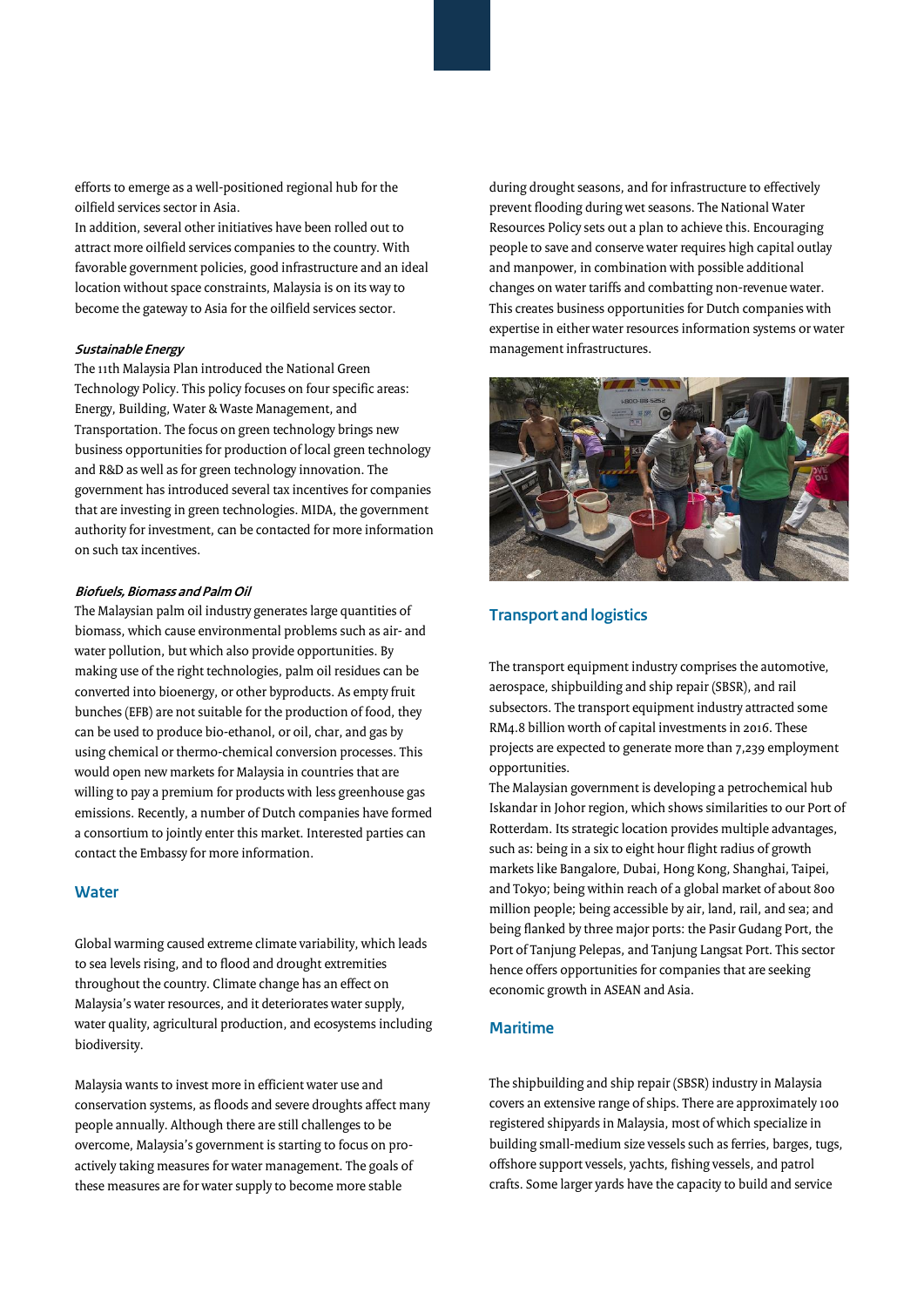$\overline{a}$  $\ddot{\phantom{0}}$ bulkers and tankers, as well as to manufacture and service offshore structures. According to the Review of Maritime Transport 2017 by UNCTAD, Malaysia ranked 25th in the list of nations with the largest registered fleets. In addition, Port Klang is the largest port in Malaysia and is in the same league as the port of Rotterdam. The SBSR industry is mainly driven by local players, yet it generated RM470.9 million worth of investments for new projects in 2016. These projects are expected to generate a total of 159 employment opportunities. The industry is projected to grow in tandem with the maritime sector, which contributes significantly to Malaysia's economic development. There is ample opportunity for business expansion here, particularly for the manufacturing of related parts and components, system integration, and other marine equipment.



## How can we support your business?

 $\ddot{\phantom{a}}$ l, If your company is in need of support, do not hesitate to contact the Netherlands Embassy in Kuala Lumpur. In a diverse and welcoming society such as Malaysia, we can support you in finding your way in doing business. The Dutch Embassy in Kuala Lumpur offers support to Dutch companies that are already active in Malaysia, and to Dutch companies that are looking to start doing business in Malaysia.

Our main services include:

- Providing information on sectors and potential business partners;
- .<br>. Monitoring business opportunities;
- Supporting trade missions and visiting programs to Malaysia;
- Organizing meetings with relevant authorities at local, provincial, or government level;
- Providing information on Malaysian rules and regulations;
- Identifying relevant partners for Research & Development;
- .<br>. Troubleshooting and assistance;
- Advise on available financial instruments and services.

 $\ddot{\phantom{0}}$ The Embassy collaborates closely with the Malaysian Dutch Business Council (MDBC), which provides members with access to an extensive network of both Malaysian and Dutch companies. It has an active network of over 250 members.

**Relevant addresses:** 

| Embassy of the Kingdom of  | Honorary Consulate in Miri, |
|----------------------------|-----------------------------|
| the Netherlands            | Sarawak                     |
| <b>Economic and Trade</b>  | Mr Andy Chia Chu Fatt       |
| Department                 | Lot 2087, 1st Floor,        |
| Ampwalk, 7th floor South   | Marina Square, Phase 1,     |
| Block.                     | Off Jalan Temenggong Datuk  |
| 218 Jalan Ampang           | Oyong Lawai,                |
| 50450 Kuala Lumpur         | 98000 Miri.                 |
| $F$ -mail: $KLL$           | Email:                      |
| EA@minbuza.nl              | andycfchia8@gmail.com       |
| Telephone: +60 3 2168 6207 | Telephone: +60 85-321133    |
| Twitter: @NLinMalaysia     |                             |

#### **Relevant websites:**

Embassy of the Kingdom of the Netherlands in Kuala Lumpur Malaysia[: malaysia.nlembassy.org/](http://malaysia.nlembassy.org/) 

Netherlands Enterprise Agency (RVO): [www.rvo.nl/onderwerpen/internationaal](http://www.rvo.nl/onderwerpen/internationaal-ondernemen/landenoverzicht/maleisie)[ondernemen/landenoverzicht/maleisie](http://www.rvo.nl/onderwerpen/internationaal-ondernemen/landenoverzicht/maleisie) 

The Malaysian Dutch Business Council (MDBC): [www.mdbc.com.my](http://www.mdbc.com.my/) 

European Chamber of Commerce and Industry in Malaysia (EU-MCCI)[: www.eumcci.com](http://www.eumcci.com/) 

Malaysian Investment Development Authority (MIDA). With an office in Frankfurt, serving the Netherlands[: www.mida.gov.my](http://www.mida.gov.my/) 

Malaysia External Trade Corporation (Matrade). With an office in Rotterdam[: www.matrade.gov.my](http://www.matrade.gov.my/)